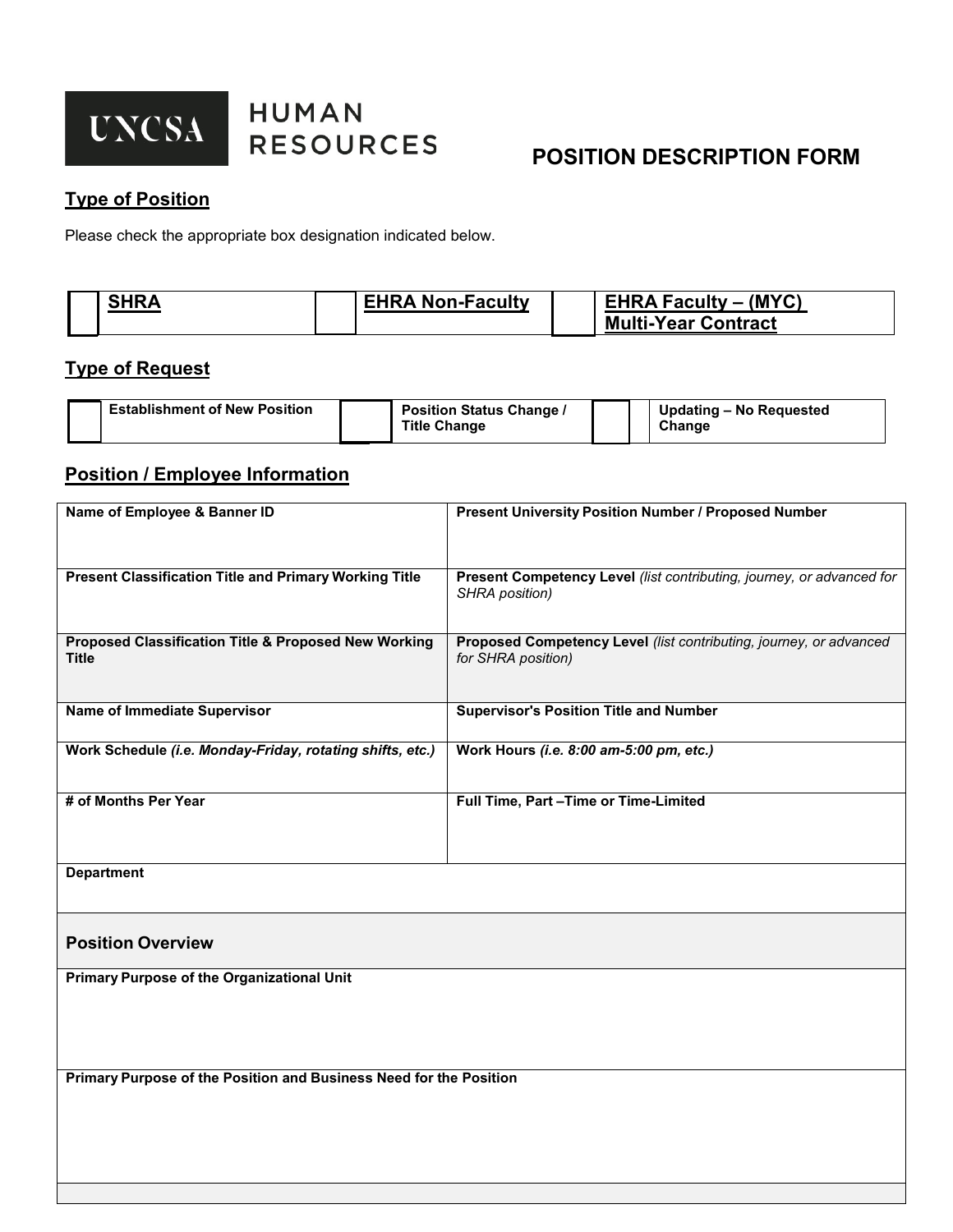| For Position Status Change / Title Change ONLY - Must be completed                                                                                                |                                                                                                                      |  |  |  |  |
|-------------------------------------------------------------------------------------------------------------------------------------------------------------------|----------------------------------------------------------------------------------------------------------------------|--|--|--|--|
| Identify job task changes and/or organizational changes that have occurred.                                                                                       |                                                                                                                      |  |  |  |  |
| Description of Key Responsibilities and Related Competencies                                                                                                      |                                                                                                                      |  |  |  |  |
| Percentage of Time (must add up to 100%)<br>Key duties and responsibilities (list at least 3)                                                                     |                                                                                                                      |  |  |  |  |
|                                                                                                                                                                   |                                                                                                                      |  |  |  |  |
|                                                                                                                                                                   |                                                                                                                      |  |  |  |  |
|                                                                                                                                                                   |                                                                                                                      |  |  |  |  |
|                                                                                                                                                                   |                                                                                                                      |  |  |  |  |
|                                                                                                                                                                   |                                                                                                                      |  |  |  |  |
|                                                                                                                                                                   |                                                                                                                      |  |  |  |  |
|                                                                                                                                                                   | Competencies (Please review the competency profile for the<br>classification for SHRA positions and list at least 3) |  |  |  |  |
|                                                                                                                                                                   |                                                                                                                      |  |  |  |  |
|                                                                                                                                                                   |                                                                                                                      |  |  |  |  |
|                                                                                                                                                                   |                                                                                                                      |  |  |  |  |
| Education and Experience Required: What educational background is needed to perform these duties and responsibilities? What<br>kind of work experience is needed? |                                                                                                                      |  |  |  |  |
| License or Certification Required by Statute or Regulation: Is a license or certificate required? What kind and type?                                             |                                                                                                                      |  |  |  |  |
|                                                                                                                                                                   |                                                                                                                      |  |  |  |  |
|                                                                                                                                                                   |                                                                                                                      |  |  |  |  |
|                                                                                                                                                                   |                                                                                                                      |  |  |  |  |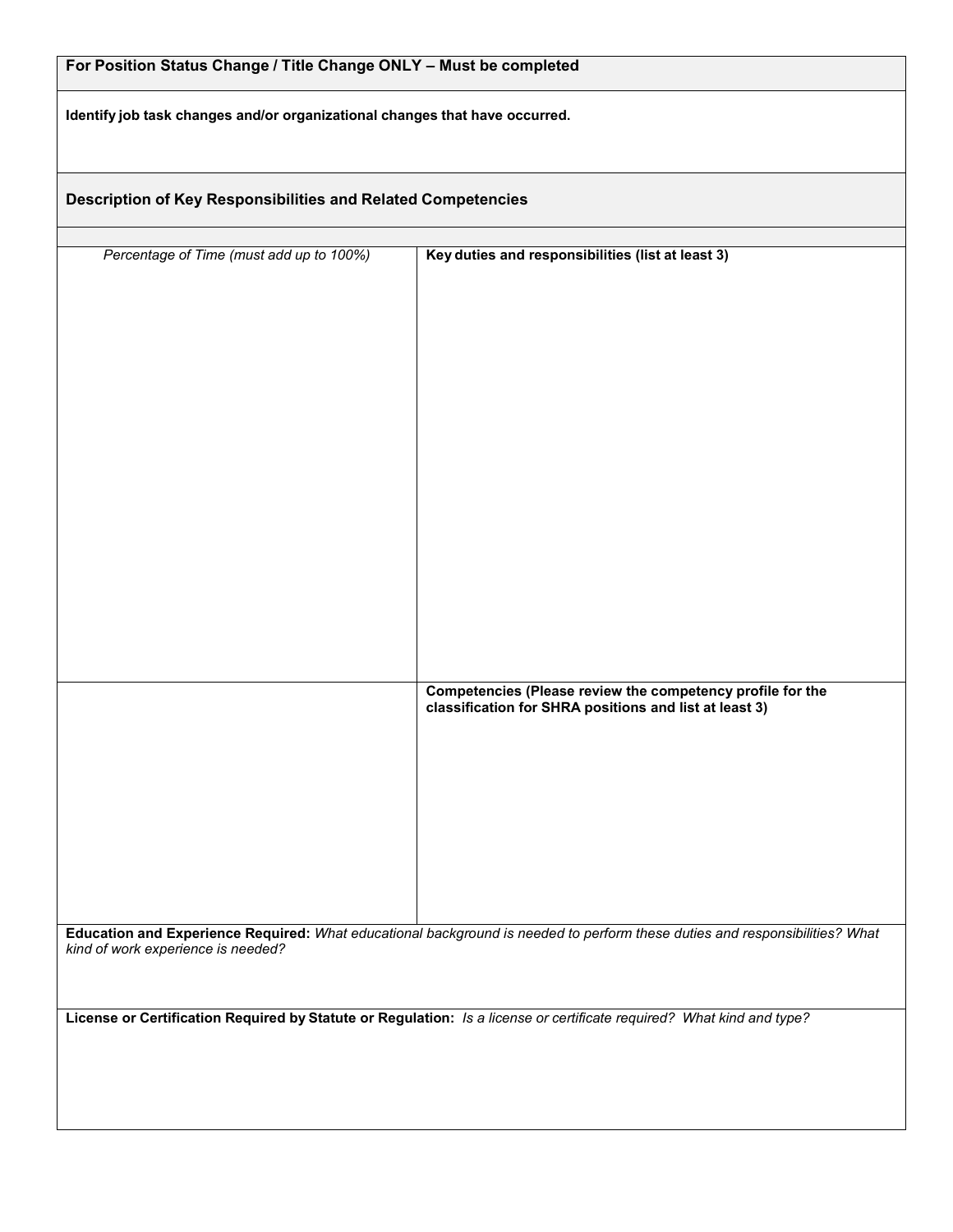#### **Mandatory Personnel**

The University has identified "mandatory personnel" as employees who are required to report to work when classes are delayed, canceled or when the campus is closed. Mandatory personnel are employees designated to ensure the continuous operation of the University. These employees most often fall into the categories of law enforcement, facilities operations, housing, payroll, technical services, and certain other support services. Mandatory personnel who fail to report to work at the designated time during adverse weather and other emergencies may be subject to disciplinary action and/or required to charge missed hours to leave or leave without pay.

| Is this employee designated as mandatory<br>personnel?                                                                                                                                                                                                                                                                                                                                                                                                                                            | <b>Please Check:</b> | Yes | or<br>No        |  |  |  |  |
|---------------------------------------------------------------------------------------------------------------------------------------------------------------------------------------------------------------------------------------------------------------------------------------------------------------------------------------------------------------------------------------------------------------------------------------------------------------------------------------------------|----------------------|-----|-----------------|--|--|--|--|
| <b>On-Call</b>                                                                                                                                                                                                                                                                                                                                                                                                                                                                                    |                      |     |                 |  |  |  |  |
| "On-Call" which means when an employee must remain available to be called back to work on short notice if the need<br>arises. On-call scheduling, sometimes referred to as on-call shifts are processes use where employee work schedules<br>are intentionally unpredictable. Employees who work on-call are expected to be available at any time, usually with short<br>notice, to carry out their working duties.                                                                               |                      |     |                 |  |  |  |  |
| Is this employee designated as on-call personnel?                                                                                                                                                                                                                                                                                                                                                                                                                                                 | <b>Please Check:</b> | Yes | <b>No</b><br>or |  |  |  |  |
| <b>Emergency Callback</b>                                                                                                                                                                                                                                                                                                                                                                                                                                                                         |                      |     |                 |  |  |  |  |
| "Emergency Callback" which means when an employee has left the work site and is requested to respond on short notice<br>either by returning to work or via telephone/computer) to an emergency work situation for the following reasons: 1. avoid<br>significant service disruption; 2. avoid placing employees, students, or the public in unsafe situations; 3. protect and/or<br>provide emergency services to property or equipment; OR 4. respond to emergencies with students or residents. |                      |     |                 |  |  |  |  |
| Is this employee designated as emergency<br>callback personnel?                                                                                                                                                                                                                                                                                                                                                                                                                                   | Please check:        | Yes | No<br>or        |  |  |  |  |
| <b>Campus Security Authority (CSA)</b>                                                                                                                                                                                                                                                                                                                                                                                                                                                            |                      |     |                 |  |  |  |  |
| According to federal law, specifically, The Student Right to Know and Campus Security Act of 1990 (re-named the Clery<br>Act in 1998), the UNC School of the Arts Police Department is required to report statistics concerning the occurrence of<br>certain criminal offenses reported to the local police agency or any official of the institution who has "significant<br>responsibility for student and campus activities".                                                                  |                      |     |                 |  |  |  |  |
| An employee identified by federal law as a Campus Security Authority (CSA) is responsible for reporting certain crimes,<br>as described in the Clery Act, that are reported to them by students and employees to the UNC School of the Arts Police<br>Department. These numbers are then included in the federally mandated Clery Report, which is distributed to the<br>campus each fall. An employee designated as a CSA is required to participate in the appropriate training.                |                      |     |                 |  |  |  |  |

| Is this employee designated as a Campus Security<br><b>Authority?</b> | Please check: | Yes | No |
|-----------------------------------------------------------------------|---------------|-----|----|
|                                                                       |               |     |    |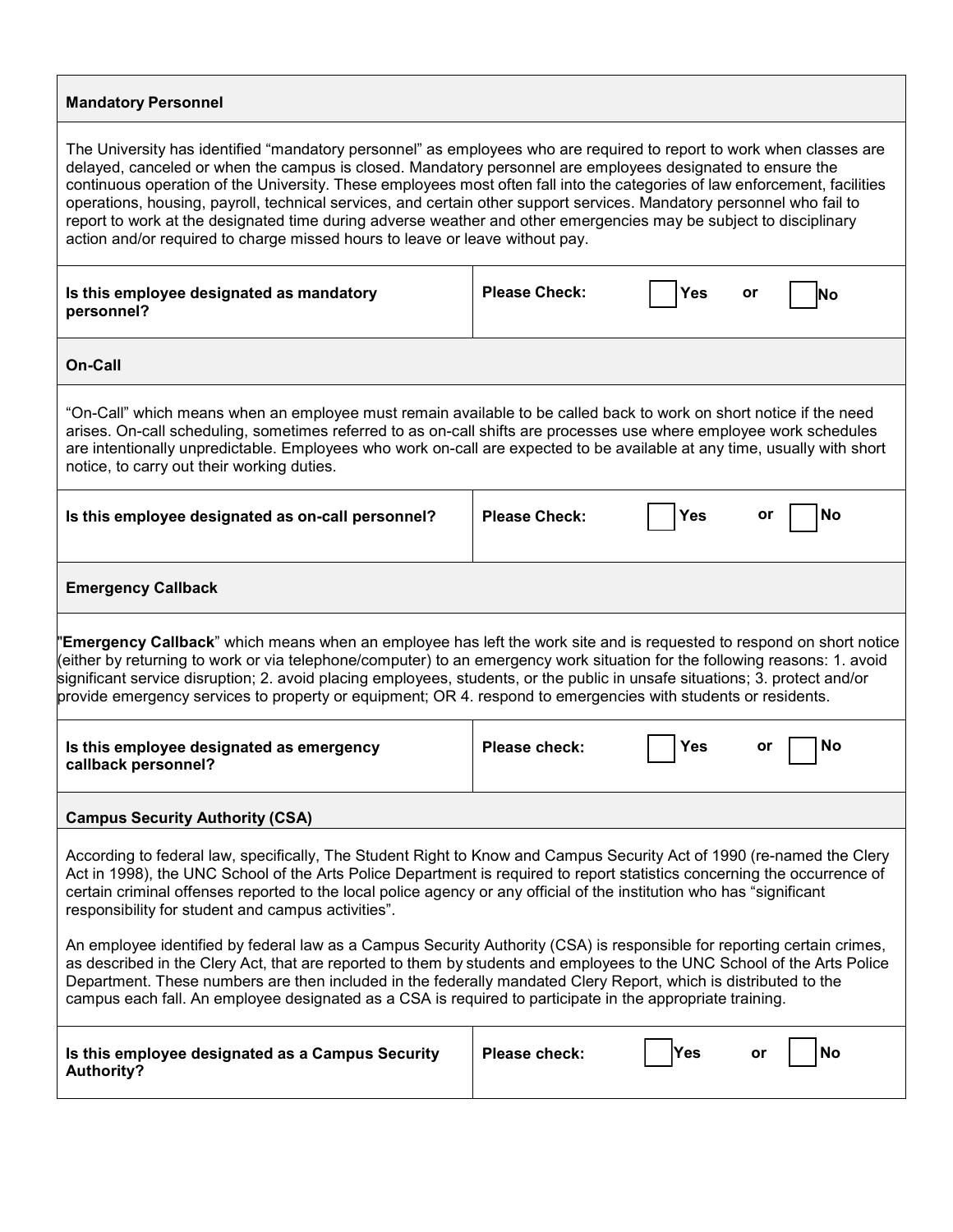| <b>Employee's Signature / Date</b> | <b>Supervisor's Signature / Date</b> |
|------------------------------------|--------------------------------------|
|                                    |                                      |
|                                    |                                      |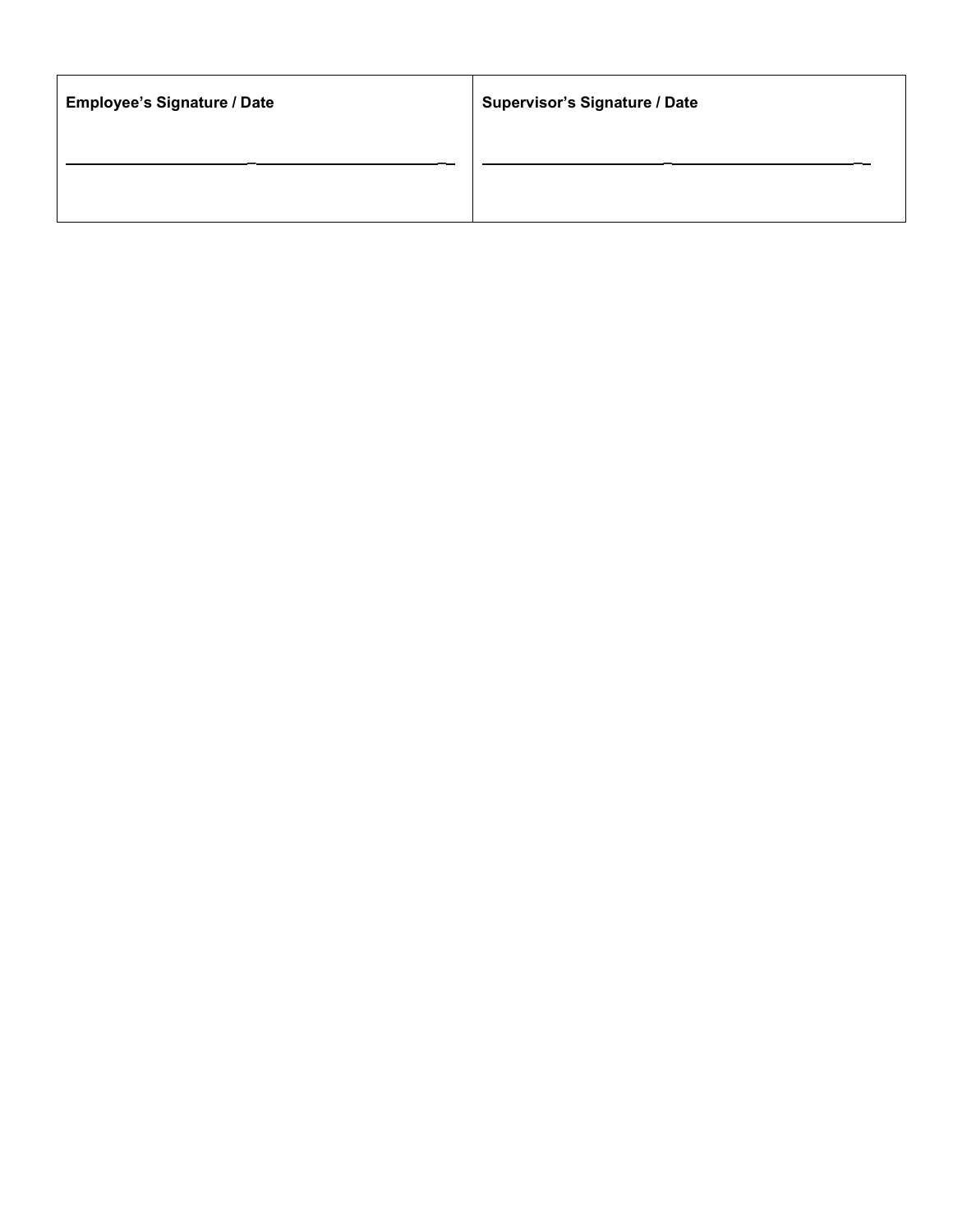

# **ADA CHECKLIST**

### ADA CHECKLIST FOR PHYSICAL ACTIVITIES & REQUIREMENTS, VISUAL ACUITY, AND WORKING CONDITIONS OF THE POSITION

Title:

Position #:

| 1. The physical activity of this position. (Please check all that apply)                                                                                                                                                                                                                          |
|---------------------------------------------------------------------------------------------------------------------------------------------------------------------------------------------------------------------------------------------------------------------------------------------------|
| A. Climbing. Ascending or descending ladders, stairs, scaffolding, ramps, poles, and the like, using feet and<br>legs and/or hands and arms. Body agility is emphasized. This factor is important if the amount and kind<br>of climbing required exceeds that required for ordinary locomotion.   |
| B. Balancing. Maintaining body equilibrium to prevent falling and walking, standing, or crouching on<br>narrow, slippery, or erratically moving surfaces. This factor is important if the amount of balancing<br>exceeds that needed for ordinary locomotion and maintenance of body equilibrium. |
| C. Stooping. Bending body downward and forward by bending spine at the waist. This factor is important if<br>it occurs to a considerable degree and requires full motion of the lower extremities and back muscles.                                                                               |
| D. Kneeling. Bending legs at the knee to come to a rest on the knee or knees.                                                                                                                                                                                                                     |
| E. Crouching. Bending the body downward and forward by bending leg and spine.                                                                                                                                                                                                                     |
| F. Crawling. Moving about on hands and knees or hands and feet.                                                                                                                                                                                                                                   |
| G. Reaching. Extending hand(s) and arm(s) in any direction.                                                                                                                                                                                                                                       |
| H. Standing. Particularly for sustained periods of time.                                                                                                                                                                                                                                          |
| I. Walking. Moving about on foot to accomplish tasks, particularly for long distances or moving from one<br>work site to another.                                                                                                                                                                 |
| J. Pushing. Using upper extremities to press against something with steady force in order to thrust forward,<br>downward, or outward.                                                                                                                                                             |
| K. Pulling. Using upper extremities to exert force in order to draw, haul or tug objects in a sustained<br>motion.                                                                                                                                                                                |
| Lifting. Raising objects from a lower to a higher position or moving objects horizontally from position-<br>to-position. This factor is important if it occurs to a considerable degree and requires the substantial use<br>of upper extremities and back muscles.                                |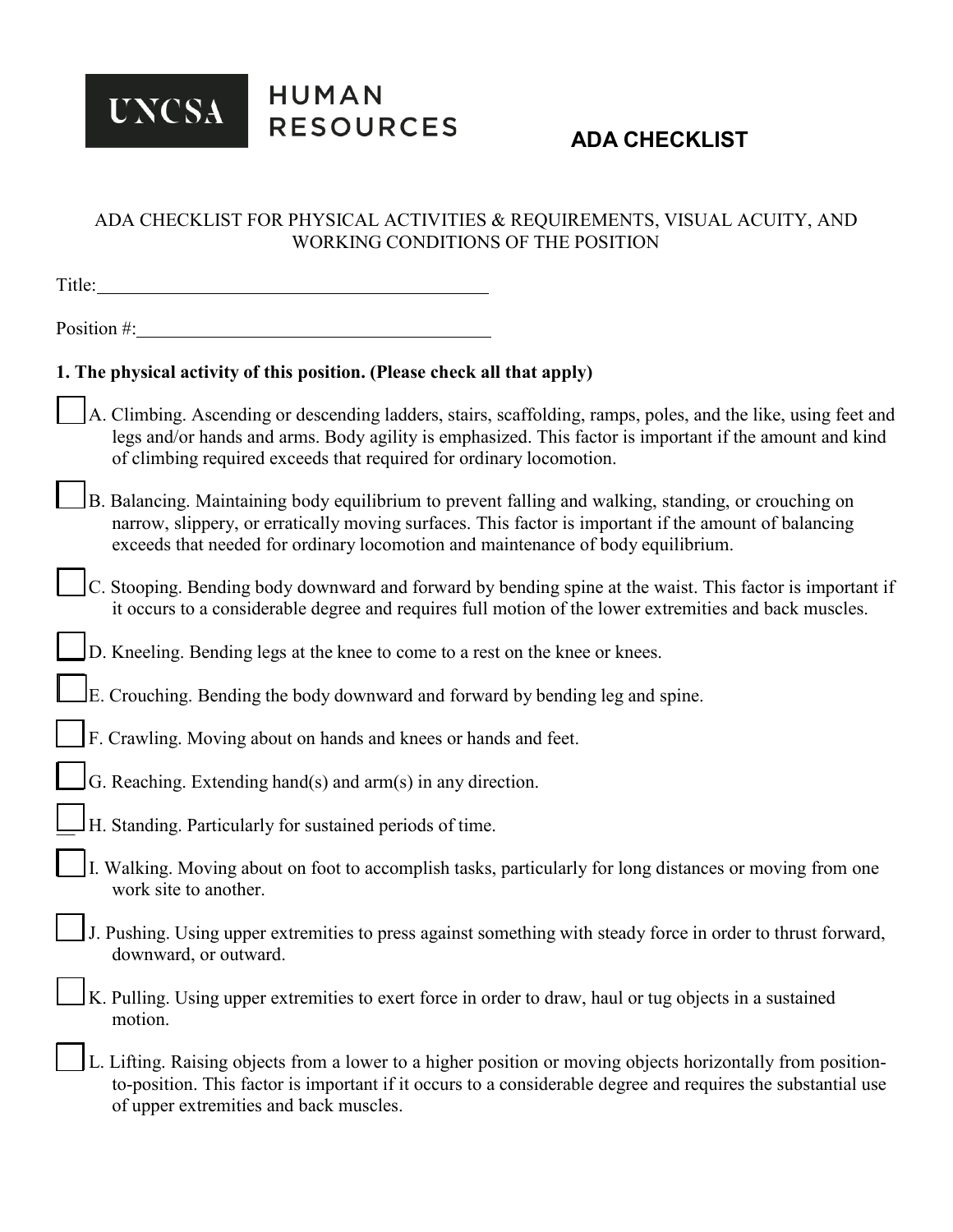| whole hand as in handling.             | M. Fingering. Picking, pinching, typing, or otherwise working, primarily with fingers rather than with the                                                                                                                                                                                                                                                                                    |
|----------------------------------------|-----------------------------------------------------------------------------------------------------------------------------------------------------------------------------------------------------------------------------------------------------------------------------------------------------------------------------------------------------------------------------------------------|
|                                        | N. Grasping. Applying pressure to an object with the fingers and palm.                                                                                                                                                                                                                                                                                                                        |
| skin, particularly that of fingertips. | O. Feeling. Perceiving attributes of objects, such as size, shape, temperature, or texture by touching with                                                                                                                                                                                                                                                                                   |
|                                        | P. Talking. Expressing or exchanging ideas by means of the spoken word. Those activities in which they<br>must convey detailed or important spoken instructions to other workers accurately, loudly, or quickly.                                                                                                                                                                              |
|                                        | Q. Hearing. Perceiving the nature of sounds at normal speaking levels with or without correction. Ability to<br>receive detailed information through oral communication, and to make the distinctions sound.                                                                                                                                                                                  |
|                                        | R. Repetitive motion. Substantial movements (motions) of the wrists, hands, and/or fingers.                                                                                                                                                                                                                                                                                                   |
|                                        | 2. The physical requirements of this position. (Please check only one)                                                                                                                                                                                                                                                                                                                        |
|                                        | A. Sedentary work. Exerting up to 10 pounds of force occasionally and/or a negligible amount of force<br>frequently or constantly to lift, carry, push, pull or otherwise move objects, including the human body.<br>Sedentary work involves sitting most of the time. Jobs are sedentary if walking and standing are<br>required only occasionally and all other sedentary criteria are met. |
| job is rated for light work.           | B. Lightwork. Exerting up to 20 pounds of force occasionally, and/or up to 10 pounds of force frequently,<br>and/or a negligible amount of force constantly to move objects. If the use of arm and/or leg controls<br>requires exertion of forces greater than that for sedentary work and the worker sits most of the time, the                                                              |
|                                        | C. Medium work. Exerting up to 50 pounds of force occasionally, and/or up to 30 pounds of force<br>frequently, and/or up to 10 pounds of force constantly to move objects.                                                                                                                                                                                                                    |
|                                        | D. Heavy work. Exerting up to 100 pounds of force occasionally, and/or up to 50 pounds of force<br>frequently, and/or up to 20 pounds of force constantly to move objects.                                                                                                                                                                                                                    |
|                                        | E. Very heavy work. Exerting in excess of 100 pounds of force occasionally, and/or in excess of 50 pounds<br>of force frequently, and/or in excess of 20 pounds of force constantly to move objects.                                                                                                                                                                                          |